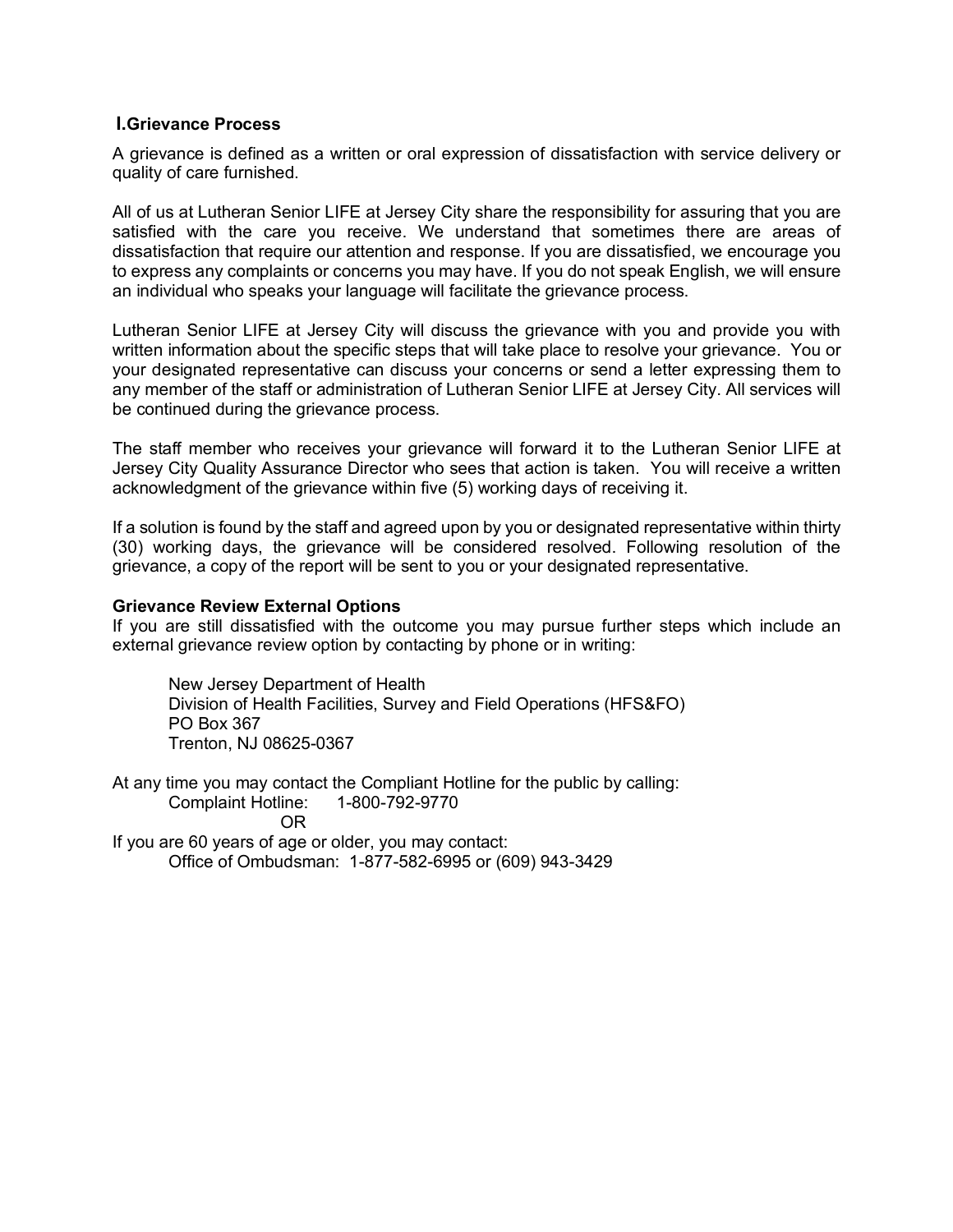# **II.Appeal of Coverage and Payment Denials**

An appeal is defined as a participant's and/or designated representative action with respect to Lutheran Senior LIFE at Jersey City non-coverage of, or non-payment for a service including denials, reductions or termination of services. Lutheran Senior LIFE at Jersey City's decision to involuntary disenroll a participant may also be appealed.

You have a right to appeal a denial of enrollment, treatment decisions made by Lutheran Senior LIFE at Jersey City or its contracted providers, including decisions not to authorize or pay for items and services which you believe are covered by Lutheran Senior LIFE at Jersey City.

An appeal may be expressed either orally or in writing to any staff member at any time and you will be given an opportunity to present evidence related to the appeal in person or in writing.

The appeals process will be reviewed with you or your designated representative at enrollment, at least annually, and any time the Team denies any request for service or payment. You will be assisted to complete an appeal by Lutheran Senior LIFE at Jersey City if you choose to do so.

Lutheran Senior LIFE at Jersey City will continue to furnish disputed services to Medicaid participants until issuance of the final determination if the following conditions are met:

- a. Lutheran Senior LIFE at Jersey City is proposing to terminate or reduce services currently being furnished to you
- b. You request continuation of services with the understanding that you may be liable for the costs of the contested services if the determination is not made in your favor.

*Note: Lutheran Senior LIFE at Jersey City is only required to continue furnishing disputed services to Medicaid participants during the appeals process.*

Lutheran Senior LIFE at Jersey City will continue to furnish all other required services during the appeals process. There will be no discrimination by Lutheran Senior LIFE at Jersey City against you on the grounds that you or your designated representative filed an appeal.

Participant requests for appeal will be treated by all Lutheran Senior LIFE at Jersey City employees in a confidential manner and violations of confidentiality will result in disciplinary action.

You or your designated representative may file an appeal.

There Are Two Kinds of Appeals You Can File:

1. Standard

All appeals will be resolved as expeditiously as is required by the condition of your health, but no later than 30 days from our receipt of your appeal. You will have the opportunity to present additional evidence on your case, in person, as well as in writing. Lutheran Senior LIFE at Jersey City will provide you with a written notice of the appeal decision and reason for the denial.

If the appeal is resolved in your favor, Lutheran Senior LIFE at Jersey City will provide or pay for the disputed service immediately.

2. Expedited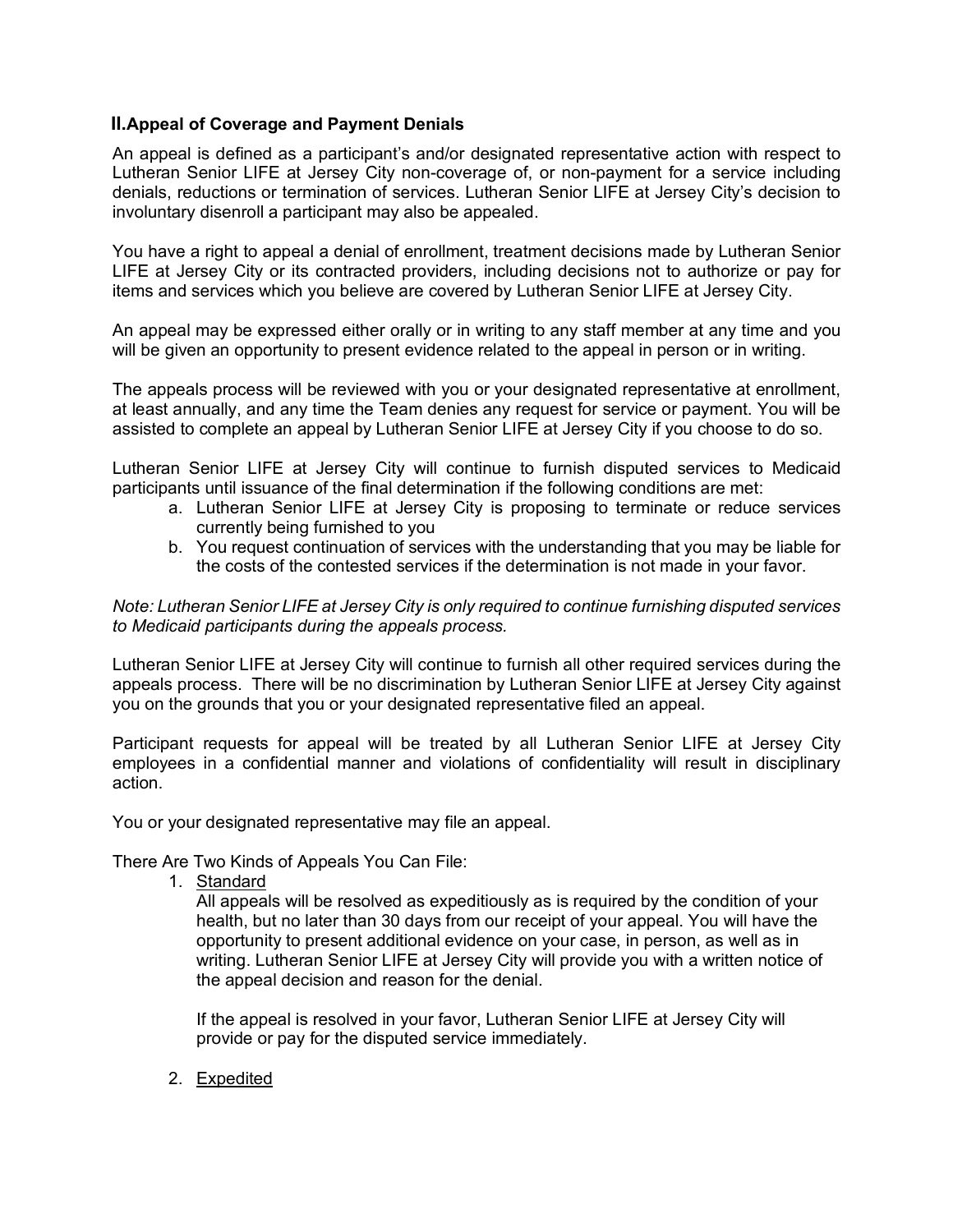Your appeal will be handled on an expedited basis if you indicated on your appeal that you believe your life, health or ability to regain or maintain maximum function could be seriously jeopardized without the disputed service.

Lutheran Senior LIFE at Jersey City will respond as expeditiously as your health condition requires, but no later than 72 hours of receipt of your appeal. Lutheran Senior LIFE at Jersey City may extend the 72 hour timeframe by up to 14 calendar days if you request an extension, or if Lutheran Senior LIFE at Jersey City can justify to the State the need for additional information and how the delay is in your best interest. You will have the opportunity to present evidence on your case, in person, as well as in writing.

## **How to File an Appeal**

**For a Standard Appeal**: You or your designated representative should express your appeal verbally to a member of the staff or mail or deliver your written appeal to the address below:

Lutheran Senior LIFE at Jersey City 377 Jersey Avenue – Suite 310 Jersey City, NJ 07302 Attention: Quality Assurance Director

**For an Expedited Appeal:** you or your designated representative should contact us by telephone or fax:

Telephone #: (877) 543-3188 FAX #: (201) 706-2092 For the hearing impaired TTY: (800) 537-7697

If you appeal, we will review our decision and also appoint an appropriately credentialed and impartial third party who was not involved in the original action and who does not have a stake in the outcome of the appeal to review your appeal.

All appeal information will be kept confidential.

After we review this decision, if any of the services or items you requested are still denied additional appeal rights under Medicaid and Medicare are available.

### **Additional Appeal Rights under Medicaid or Medicare**

If we do not make a decision that is in your favor, you may file an external appeal verbally or in writing through Medicare, Medicaid or the State Administrative Review Process. Lutheran Senior LIFE at Jersey City will assist you in making external appeals, including filing the appeal for you.

The Medicare program contracts with an independent review entity (IRE) to provide external review on appeals involving PACE programs like us. This review organization is completely independent of our PACE organization.

The Medicaid appeal is through the State's Fair Hearing process.

If you are enrolled in both Medicare and Medicaid, you may choose which appeals process you will use. If you wish, we can help you understand each appeals process by explaining the different processes. If you are not sure which program you are enrolled in, ask us.

### **Additional Appeal Rights for Private Pay Participants**